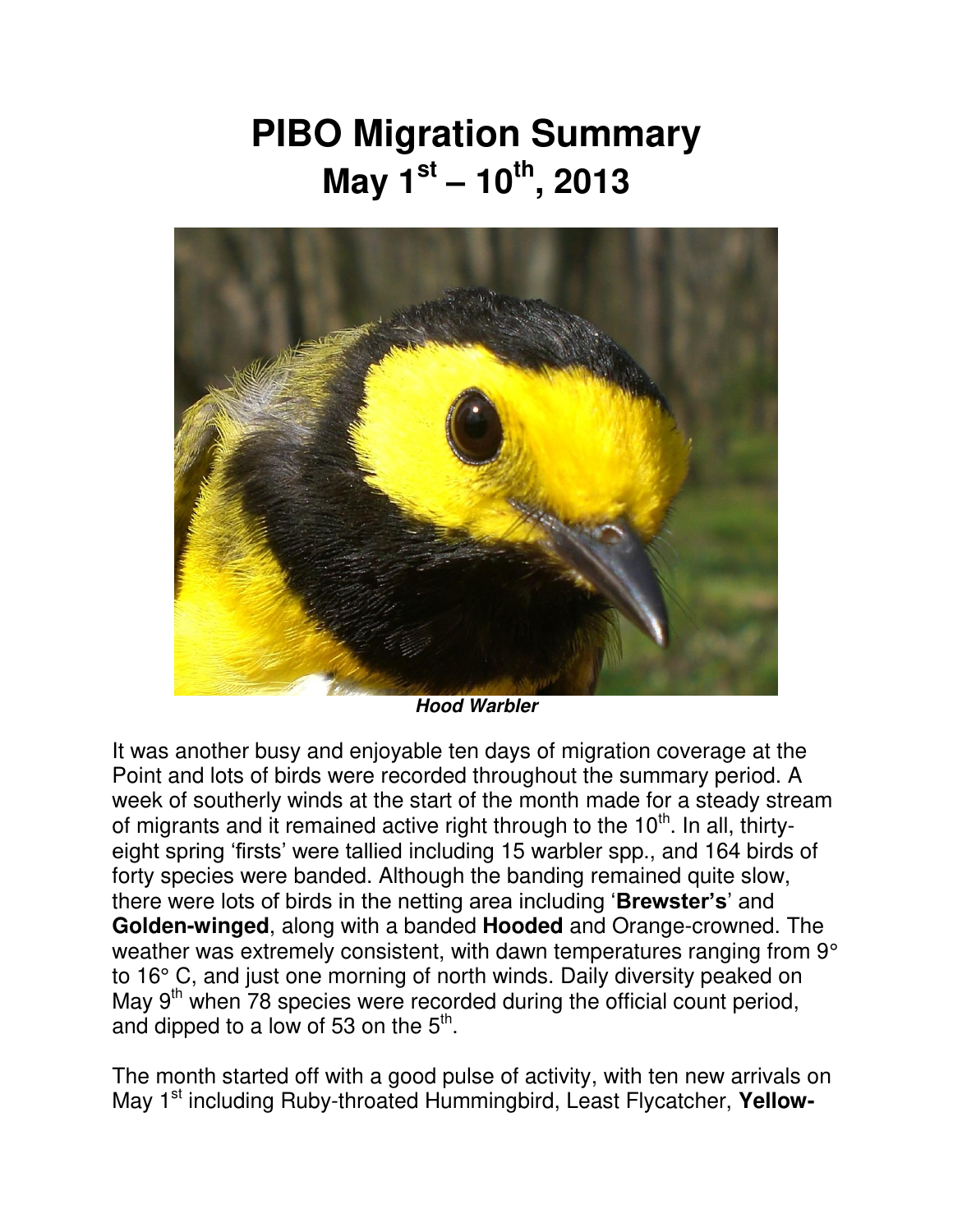**throated Vireo**, Northern Parula, and Scarlet Tanager, among others. Nine warbler species were noted, with 47 Yellow-rumps and 27 Palms leading the way. While not as many species were on hand on the  $2<sup>nd</sup>$ , a good reverse flow of birds off the point on the census included 140 Yellowrumps, 33 Palms, and 14 Nashvilles. Six Blue-headed Vireos were captured along with ones-and-twos of five warbler spp. New arrivals included Cape May Warbler, Blackburnian Warbler, and Eastern Whitecrowned Sparrow.

Another busy day on May  $3<sup>rd</sup>$  saw 62 species tallied during the count period and 28 birds banded of sixteen species. Eight spring 'firsts' were reported including an early banded Blackpoll and Wilson's Warbler. Yellow-rumps and Nashville Warblers were active again – 75 and 60 individuals were recorded, respectively. A nice mix of 68 species was documented on the  $4<sup>th</sup>$ . While activity on the lake was limited to just five waterfowl species, woodland birds were numerous, with fourteen warbler spp. observed along with moderate numbers of six thrush spp., 4 swallow spp., and ones-andtwos of Bald Eagle, Red-tailed Hawk, hummingbirds, kingfisher, Redbreasted Nuthatch, and the season's first Bobolinks.

East winds dominated over the next three days and activity tapered off somewhat from the  $5<sup>th</sup> - 7<sup>th</sup>$ , although a few shorebirds made their first appearance including Black-bellied Plover and Lesser Yellowlegs. The first Red-eyed Vireos and Common Yellowthroats appeared on the 5<sup>th</sup> and a **Northern Mockingbird** was recorded on May 6<sup>th</sup>. Migrant numbers bounced back on the  $8<sup>th</sup>$  when 69 species were noted in the official count area including a Sora at Fox Pond, the first Indigo Buntings of the spring, and moderate numbers of nine warbler spp.

May  $9<sup>th</sup>$  proved to be the busiest morning of the summary period when 78 species were noted including 'firsts' for Black-throated Blue Warbler and Gray-cheeked Thrush. Fifteen warbler species were documented and a **White-eved Vireo** was banded. Steady rain on the evening of the 9<sup>th</sup> was followed by a rather lacklustre start to the day on May 10<sup>th</sup>, but migrants picked up as the morning wore on and six hours of coverage produced 61species. A Black-billed Cuckoo was new for the spring and fourteen warblers were detected on census and in the netting area, including the second captured male **Hooded Warbler** of the summary period.

*PIBO's next summary will be posted on May 22nd .*